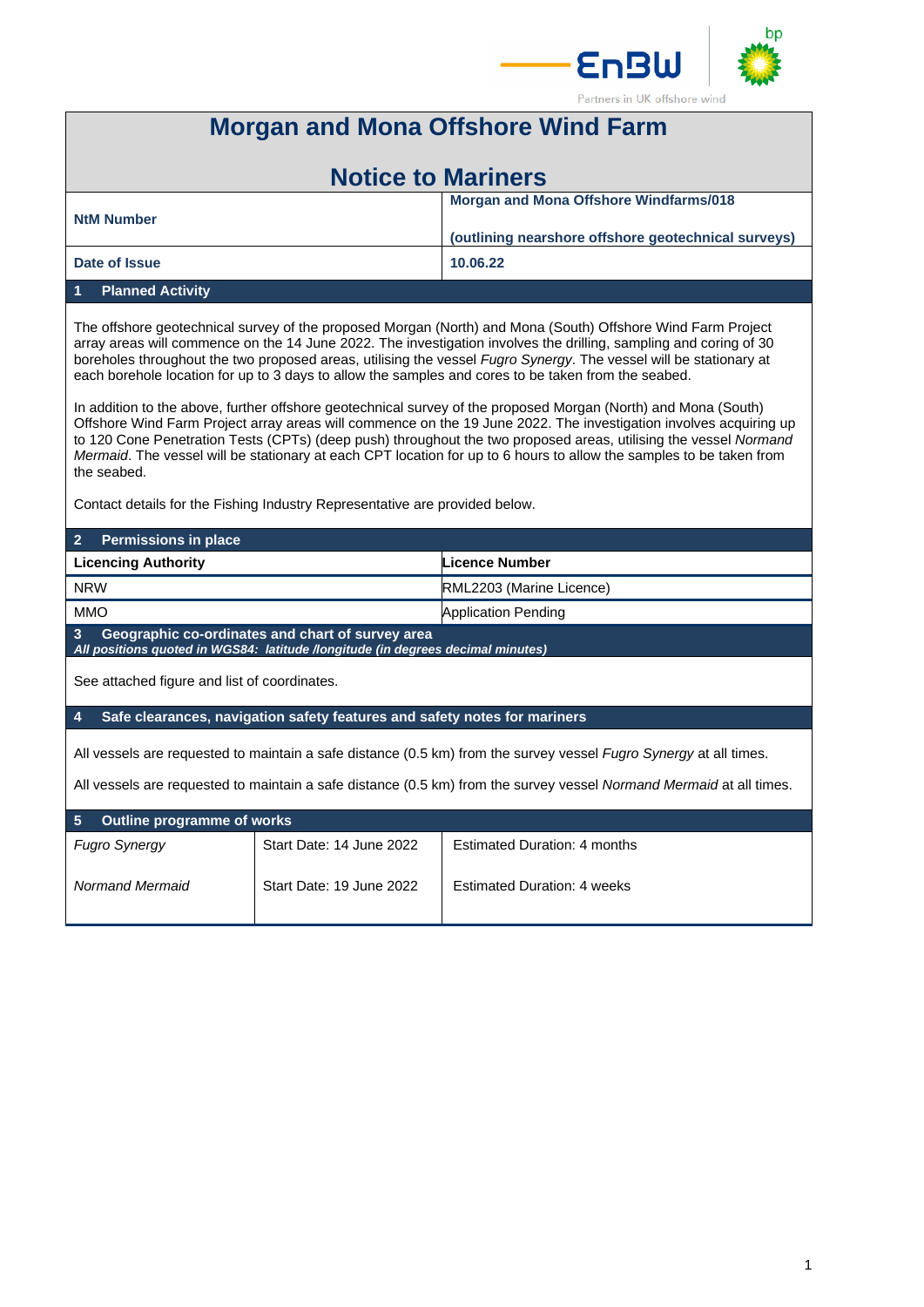

Partners in UK offshore wind

**EnBW** 

| <b>Vessel details</b><br>$\boldsymbol{6}$      |                                     |
|------------------------------------------------|-------------------------------------|
| <b>Vessel Name:</b>                            | <b>Fugro Synergy</b>                |
| Vessel Type / LOA(m):                          | Geotechnical Vessel / 103.7 m       |
| <b>Vessel Function:</b>                        | <b>Geotechnical Drilling Vessel</b> |
| <b>VHF Call Sign:</b>                          | C6XR3                               |
|                                                |                                     |
| <b>MMSI:</b><br><b>Vessel Operator Contact</b> | 311019800                           |
| details:                                       | +47 2240 8044                       |
|                                                | <b>TUGRO</b>                        |
| Vessel Name:                                   | Normand Mermaid                     |
| Vessel Type / LOA(m):                          | Survey/Supply Vessel                |
| <b>Vessel Function:</b>                        | Geotechnical CPT Vessel             |
|                                                |                                     |
| <b>VHF Call Sign:</b>                          | LAXH7                               |
| MMSI:                                          | 258612000                           |
| <b>Vessel Operator Contact</b><br>details:     | +47 5285 6500                       |
|                                                |                                     |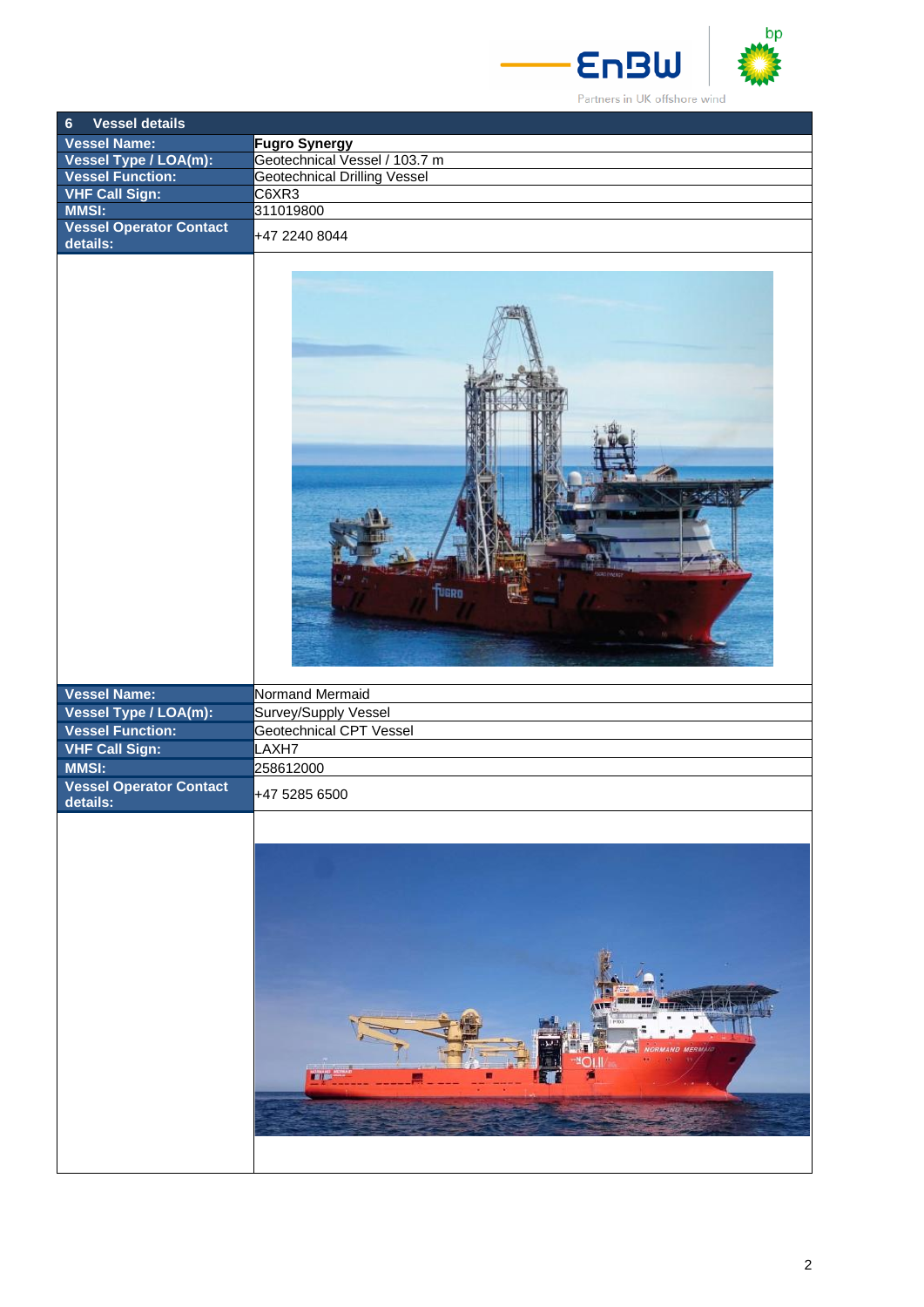

| <b>Project Contact Details</b>           |                                           |
|------------------------------------------|-------------------------------------------|
| <b>Tom Watson (NFFO)</b>                 | Company Fisheries Liaison Officers:       |
| Email: tomwatsonfleetwood@btinternet.com | <b>Beth Owens (MarineSpace)</b>           |
| Telephone: +44 790 317 3624              | Email:<br>Yellow1-2CFLO@marinespace.co.uk |
|                                          | Telephone: +44 783 355 7808               |
|                                          | <b>Jonny Lewis (MarineSpace)</b>          |
|                                          | Email:<br>Yellow1-2CFLO@marinespace.co.uk |
|                                          | Telephone: +44 781 764 4284               |



## Figure 1: Morgan and Mona lease areas within which the offshore geotechnical survey will be undertaken